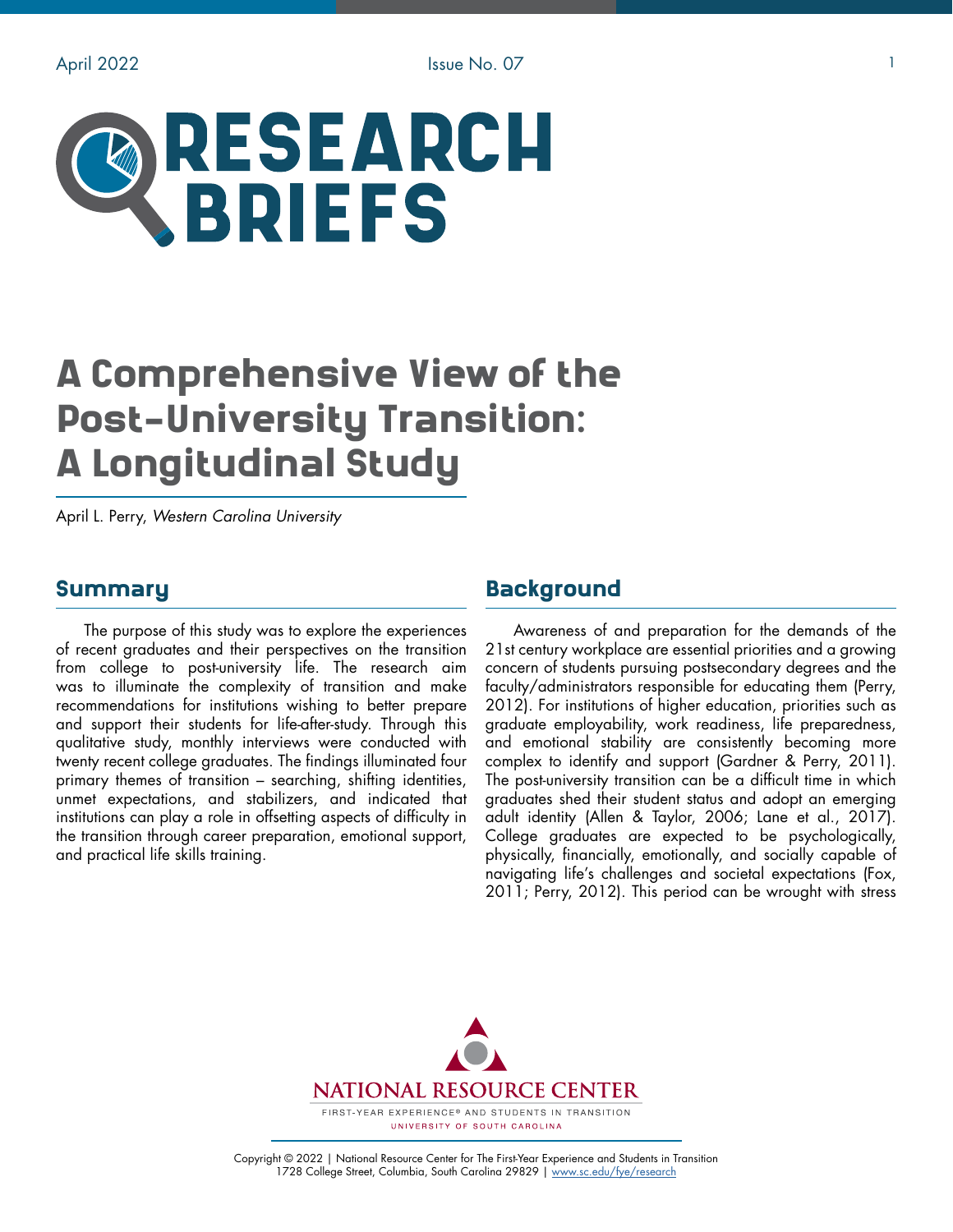and anxiety as they engage in the job search process and address financial concerns while also planning for future endeavors, such as marriage or starting a family (Allen & Taylor, 2006; Fox, 2011; Guichard et al., 2012; Lane et al., 2017; Mehta et al., 2020). By understanding the complexity that recent graduates feel in the post-university transition (Schlossberg et al., 1995), higher education practitioners may be better informed on how to help prepare and support their students/graduates.

# Research Purpose and Study Design

To address questions about student transitions to post-college life, I designed a study that began with interviewing university graduates in 2009-2010, at the height of the economic recession. Following twenty young, recent graduates through their first year after college, the purpose of the original study was to explore the experiences and perspectives of graduates in this transition. Through this qualitative interview study, informed by narrativity (Hatch, 2002) and social interactionism (Blumer, 1969) (based on the understanding that narratives are not merely descriptive, but constitute social worlds and a way of knowing about the world, and it is through interaction with others that meaning is constructed), the research aim was to illuminate the complexity of this transition and make recommendations for institutions wishing to better prepare and support their students for life-after-study. Findings indicated four primary themes of this transition (searching, shifting identities, unmet expectations, and stabilizers) and made recommendations around career preparation, emotional support, and practical life skills.

Five years later, in 2015, the study was replicated with the original research participants to explore the ongoing transition of early career professionals. Findings indicated themes of job shift, career fulfilment, student loan repayment, and increased responsibility to self and others. Now a longitudinal study on transitions through education, career, and life, a third study with the participants (now in their early-mid thirties) was conducted in 2020, as the participants navigated a global pandemic. Findings from this study indicated themes of career commitment, caregiving, health, finances, settling, and navigating ongoing change.

#### Research Findings

Key findings are presented across the three studies (data collected in 2010, 2015, and 2020) in chronological order.

#### 2010 Findings: Searching, Identity, Expectations, and Stabilizers

The findings from the original study illuminated four primary themes of the post-university transition – shifting identities, searching, unmet expectations, and stabilizers (Perry, 2012). *Shifting identities* illustrated that life was different (in terms of comfort zones, relationships, interests,

perspectives, routines, and living situation) for the participants before they graduated and that their perceptions had shifted (or were shifting). For example, one recent university graduate said, "Since I didn't have an environment defining me, I had to start answering questions…and that's everything...My identity isn't student anymore" (Perry, 2012, p. 133). Participants discussed notions of *searching*, which represented more emotional elements of transition—aspects of life that the participants did not have (e.g., certainty and direction) but were seeking (e.g., fulfilment, happiness, and meaningful relationships). Participants also discussed *unmet expectations*  exemplified in their perceptions of themselves, their degree (entitlement), job searching, the workplace transition, earning potential, finances, the economy, and other challenges in the post-university transition. One participant said, "I think my expectations were a little high…like I would get a degree, graduate in four years, send out my resume, and have a high paying job" (Perry, 2012, p. 163). Although these findings illustrated that graduates were experiencing difficulties in their post-university transition, the data also indicated that participants found *stabilizers* that helped to support and balance their transition. These included support systems, groups/activities, faith, health, and accepting uncertainties by "living for the moment." For example, a participant said, "I've continued to stay connected to family and friends. In terms of emotional stability, they've been a support, and my faith has naturally played a strong part in that as well" (Perry, 2012, p. 181). The original study findings indicated that institutions could play a role in offsetting aspects of difficulty in the transition. These recommendations provide practical strategies within three primary categories- career preparation, emotional support, and practical life skills. Specifically with career preparation and establishing early success in the workplace, implications included gaining experience early (e.g., internships), managing expectations about job searching and the workplace transition, and building professional relationships (e.g., networking) (Spencer & Perry, 2015).

#### 2015 Findings: Career Fulfilment, Student Loan and Finances, and "Adulting"

Six years after graduation, the conversation with research participants around career was less about obtaining a job and more career satisfaction/dissatisfaction. Participants indicated stability in job achievement but less so in job fulfilment, as if they were still searching for something more when it came to their career. The participants were also balancing individual career goals with other personal desires (e.g., relationships, financial stability). A few of the participants were married, had children, or had mortgages, but all of them had an increased sense of responsibility and overall "adulting," as one research participant described it. Two primary themes emerged from this study. The first was around student loan repayment, the severity of the role student loans played in their lives (six years post-graduation), and their desire for increased financial literacy from the institution when initially taking out the loans. One participant said, "I wish I would have known [about student loan literacy], because I didn't have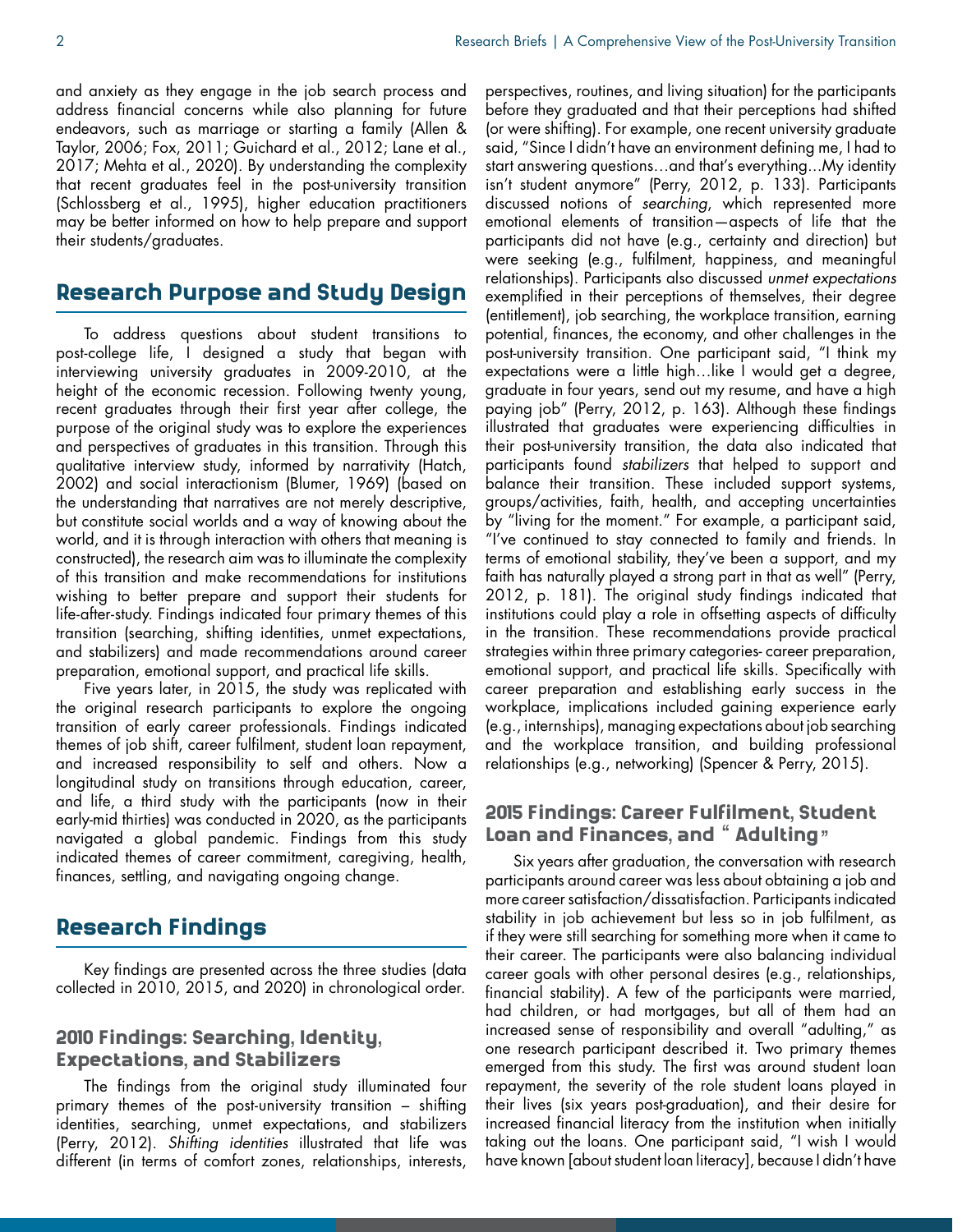anyone in my personal life to guide me. I wish the university would have done it, because I'm still paying so much on my student loans, and it's ridiculous. I have tons of loans that I didn't need to take that I'm still paying out" (Perry & Spencer, 2018, p. 13). The second primary finding was around the meaning and value of participating in a qualitative interview study, and particularly the benefits of having an outlet to process their transition, experiences, and perspectives with. This theme was further developed into an article around the notion of *research as therapy* (Perry & Bigelow, 2020).

#### 2020 Findings: Career Commitment, Financial Planning, Health, and Caregiving

In 2020, the research participants (in their early-mid thirties), had made a clear shift in career development. Many demonstrated a notion of *leaning in* with regard to career commitment and advancement. From 2015 to 2020, many research participants had solidified career passions, pursued further education/certification, and overall seemed to have more job satisfaction. Many participants were navigating next steps around career advancement and more long-term future planning. A research participant shared, "There are less unknowns, and so it's more so about building that security moving forward. You have your goals in place and now just trying to slowly chip away at them…having more of a long-term outlook. I'm through all the rapid changes, and now can look more to the future…you can actually look decades ahead now instead of what you're doing in six months."

Research participants had also increased caregiving responsibilities (to children, elderly parents, etc.), and were navigating their own health complications and concerns, which had not been a theme before. Finances were still a major component of their lives, but it seemed to be less about loan repayment, and more about management and future planning. The global COVID-19 pandemic also affected many of them, some with decreased work, some with increased work, and many changing work schedules/environments. Another research participant said, "I have no more excuses. I should know how to do my life now, career wise and financially…I've had a retirement now for nearly 12 years. So, balance would be the biggest theme in this stage of life. I have to think about other people more, and I can't be as selfish." Furthermore, this is when participants really started to demonstrate the characteristics around identity, purpose, and confidence, as one indicated, "I've learned to give myself and others more grace. I'm getting to know myself [as a mother], and how to take care of myself better and cope when life throws you these crazy curve balls whether they are good or bad."

# Conclusion and Action

With a twelve-year comprehensive view of the post-university transition, this longitudinal study highlights the experiences of college graduates navigating life and early-career. Findings from each study illuminate student

success strategies and opportunities for institutions to better prepare and support students in and through this transition. Implications for practice center around career preparation, emotional support, and practical life skills, and may include, but are not limited to:

- Offering final-year seminars/courses (that encompass all three elements of support)
	- » An example may include an interdisciplinary transition course, like (but on the opposite continuum of) first-year experience courses, providing a bookend course to the college experience (Gardner & Van der Veer, 1999).
- Presenting students with rigorous internship programs
	- » The more opportunities students have for in-depth experiential learning and transferable skill development, the more likely they will be able to identify meaningful work after graduation (Spencer & Perry, 2015; Perry & Perry, 2015).
- Providing networking opportunities with professionals in their field
	- » Examples may include alumni social gatherings, mentor-matching, informational interviews, or shadowing opportunities.
- Offering career-skills development trainings
	- » This may include resume creating, mock-interviews, job searching strategies, and opportunities for developing transferable soft skills that employers desire regardless of industry (Gardner & Perry, 2011). This could be facilitated through the career center and/or an academic discipline.
- Providing ongoing career and counseling services for recent graduates
	- » Access to critical campus services for a period of time after graduation
- Facilitating support groups for recent graduates
	- This could be organized through their academic discipline, campus affinity groups, or the alumni association.
- Implementing transition awareness education
	- » Campus professionals can help students manage their expectations about life-after-college. Conversations may include discussions with students about how a degree (albeit important and a great privilege) does not mean they will not navigate hardship post-graduation.
- Offering financial literacy training
	- Such training could include more in-depth information about the long-term implications of student loans (Perry & Spencer, 2018).
- Providing life-skills trainings
	- This may include information about personal financing, home mortgages, taxes, and insurance. It may also involve guest lectures from professionals, such as bankers and insurance agents.